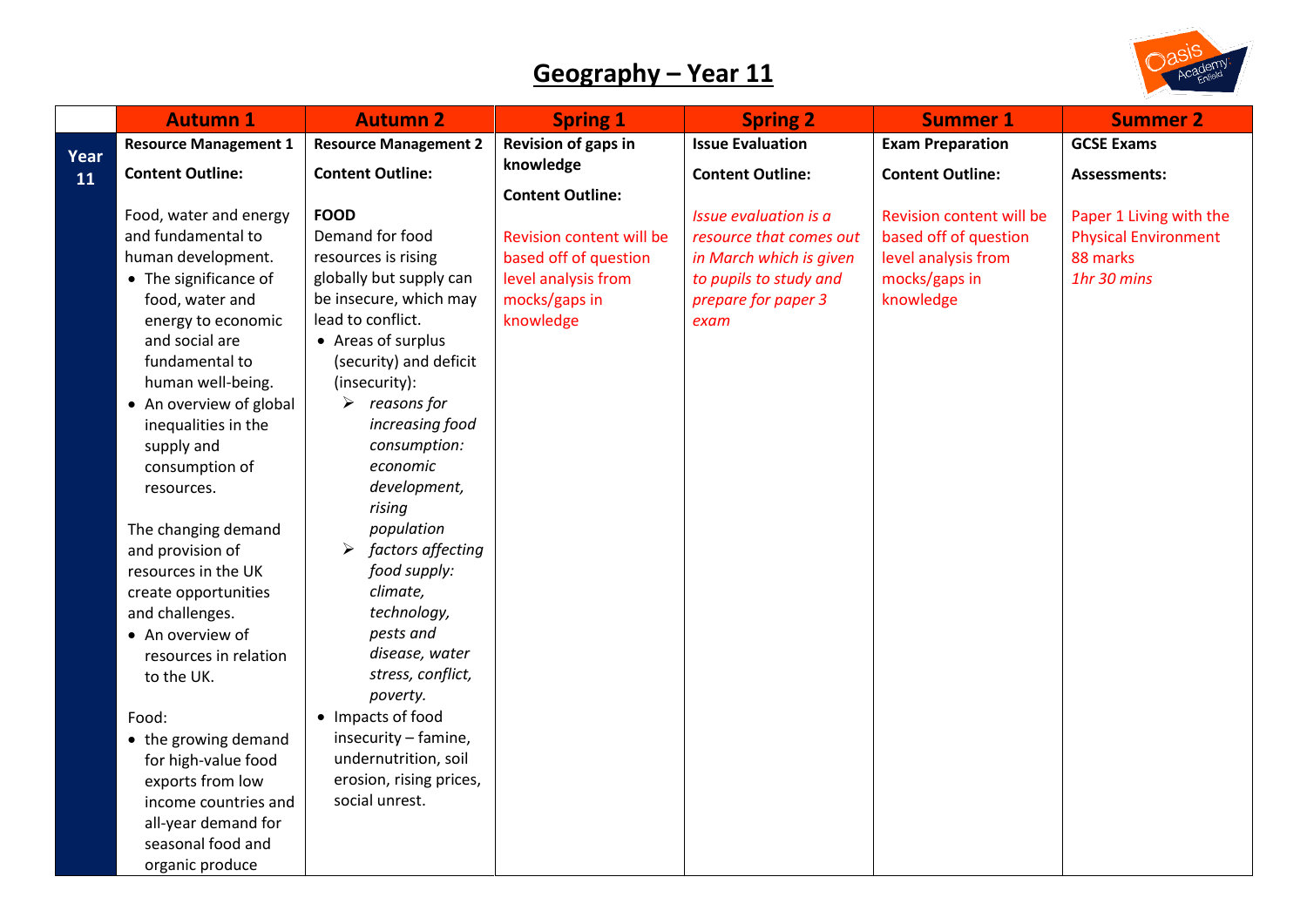| • larger carbon             | Different strategies can     |  |  |
|-----------------------------|------------------------------|--|--|
| footprints due to the       | be used to increase          |  |  |
| increasing number of        | food supply.                 |  |  |
| 'food miles' travelled,     | • Overview of                |  |  |
| and moves towards           | strategies to increase       |  |  |
| local sourcing of food      | food supply:                 |  |  |
| • the trend towards         | $\triangleright$ irrigation, |  |  |
| agribusiness.               | aeroponics and               |  |  |
|                             | hydroponics, the             |  |  |
| Water:                      | new green                    |  |  |
| • the changing demand       | revolution, use              |  |  |
| for water                   | of                           |  |  |
| • water quality and         | biotechnology,               |  |  |
| pollution                   | appropriate                  |  |  |
| management                  | technology                   |  |  |
| • matching supply and       | an example of a              |  |  |
| demand - areas of           | large scale                  |  |  |
| deficit and surplus         | agricultural                 |  |  |
| • the need for transfer     | development-                 |  |  |
| to maintain supplies.       | <b>Thanet Earth</b>          |  |  |
|                             | • Moving towards a           |  |  |
| Energy:                     | sustainable resource         |  |  |
| • the changing energy       | future:                      |  |  |
| mix - reliance on           | organic farming,<br>➤        |  |  |
| fossil fuels, growing       | permaculture,                |  |  |
| significance of             | urban farming,               |  |  |
| renewables                  | fish and meat                |  |  |
| • reduced domestic          | from sustainable             |  |  |
| supplies of coal, gas       | sources,                     |  |  |
| and oil                     | seasonal food                |  |  |
| • economic and              | consumption,                 |  |  |
| environmental issues        | reduced waste                |  |  |
| associated with             | An example of a<br>➤         |  |  |
| exploitation of             | local scheme in              |  |  |
| energy sources.             | an LIC or NEE to             |  |  |
|                             | increase                     |  |  |
| <b>Additional resources</b> | sustainable                  |  |  |
| • Learning ladder           | supplies of food             |  |  |
| • Knowledge organiser       |                              |  |  |